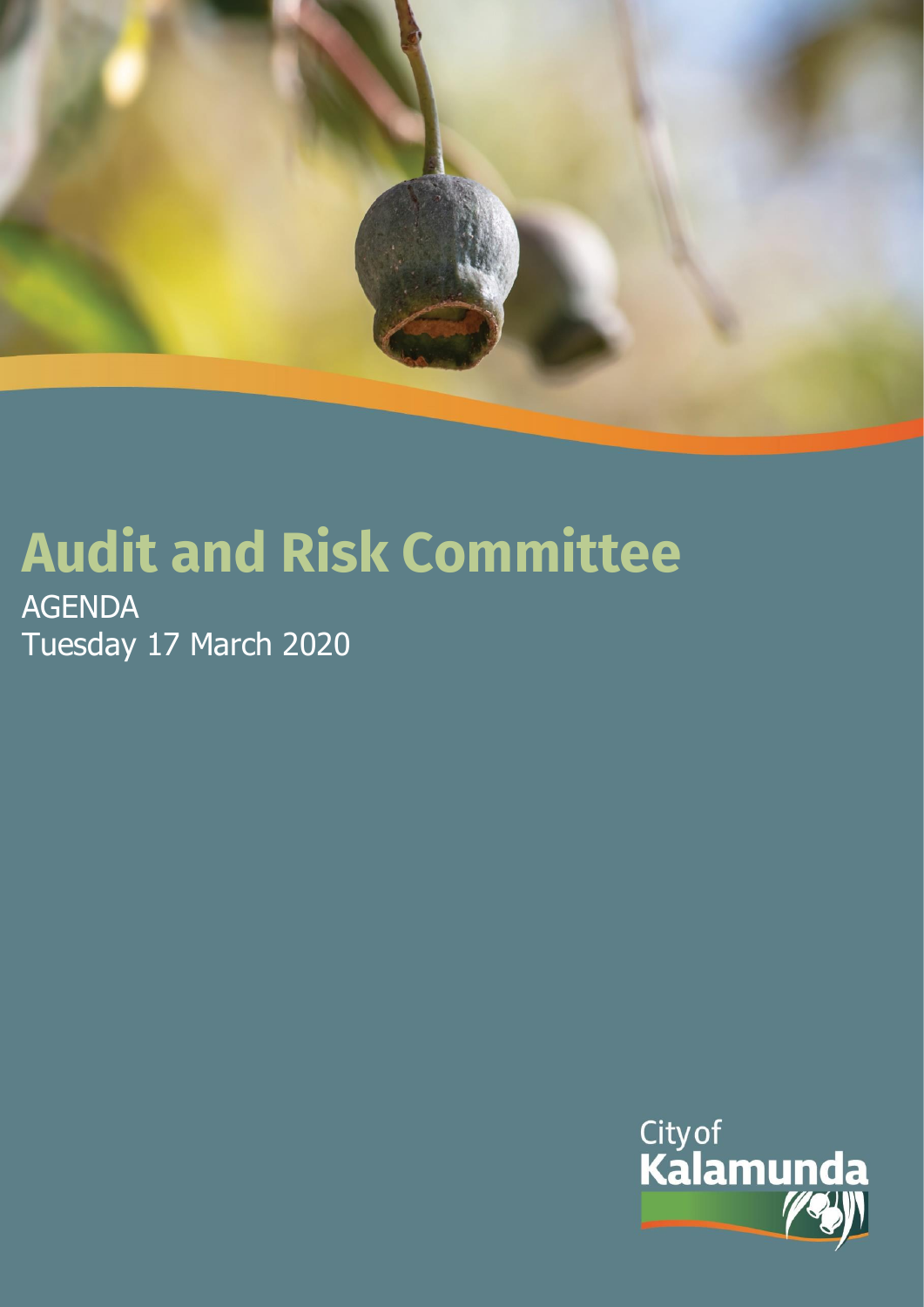# NOTICE OF MEETING AUDIT & RISK COMMITTEE

Dear Councillors

Notice is hereby given that the next meeting of the Audit & Risk Committee will be held in the Council Chambers, Administration Centre, 2 Railway Road, Kalamunda on Tuesday 17 March 2020 at 6.30pm.

Rhonda Hardy Chief Executive Officer 12 March 2020

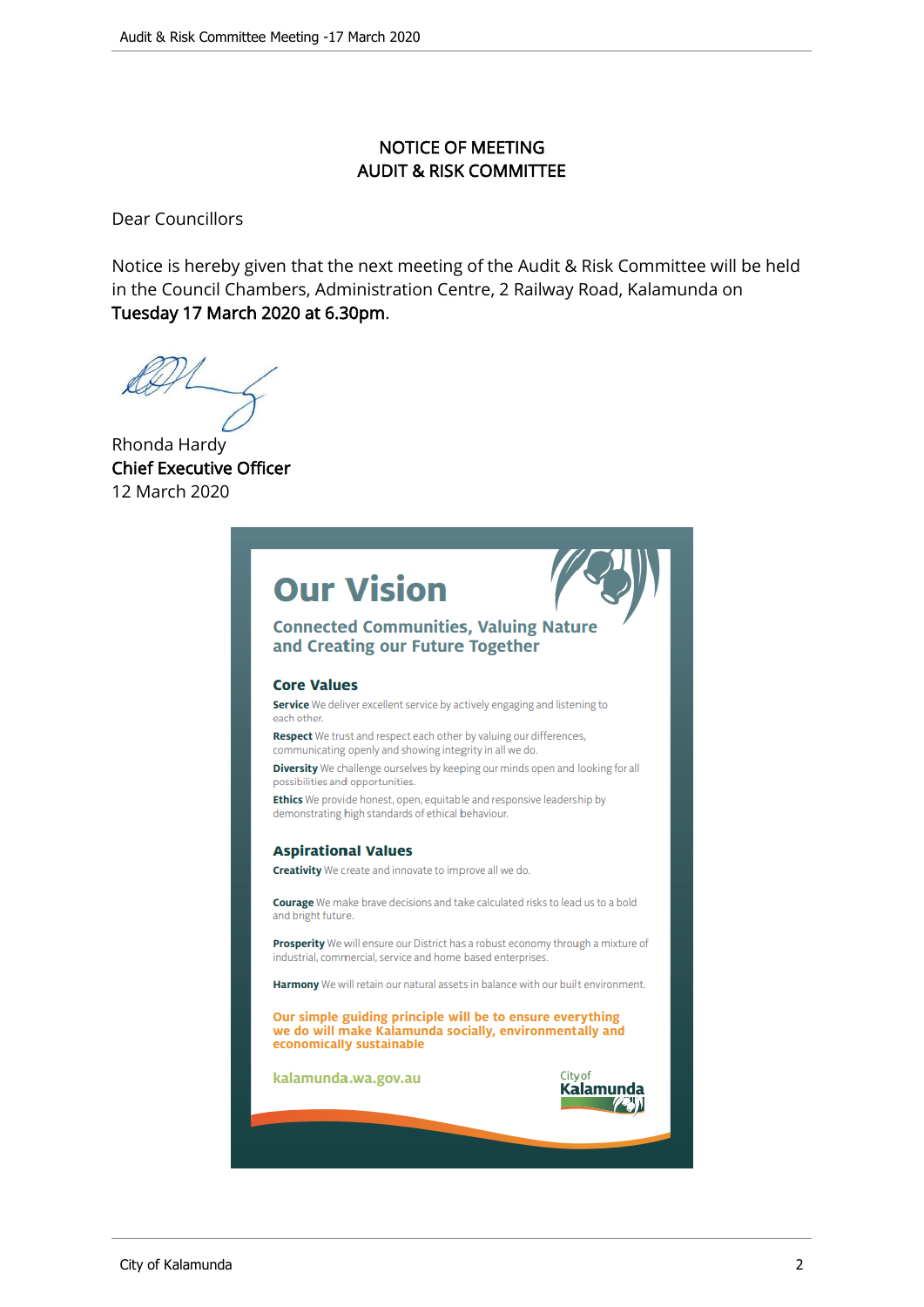# INFORMATION FOR THE PUBLIC ATTENDING COUNCIL MEETINGS

Welcome to this evening's meeting. The following information is provided on the meeting and matters which may affect members of the public.

If you have any queries related to procedural matters, please contact a member of staff.



# Council Chambers – Seating Layout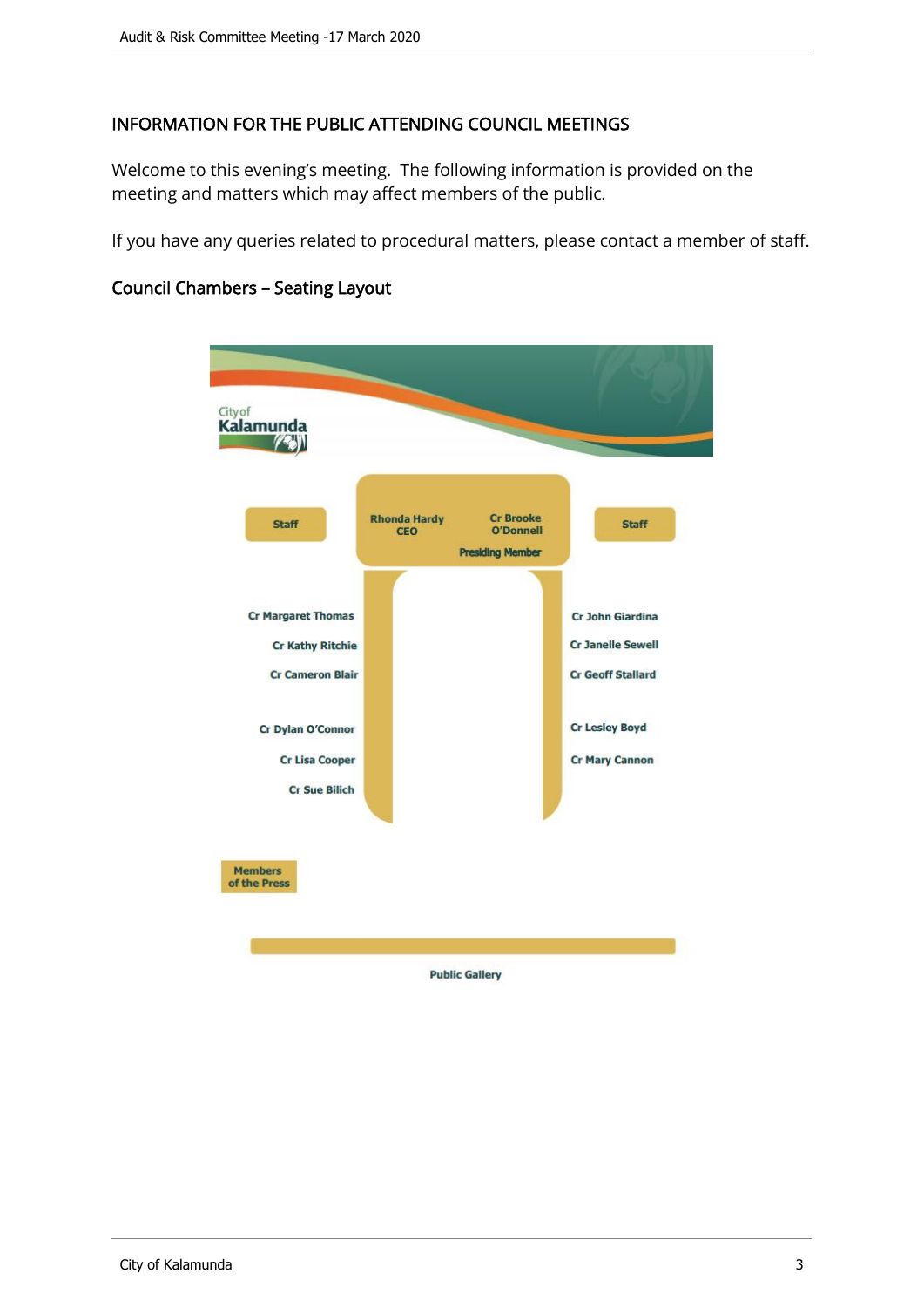# Audit & Risk Committee Meeting Procedure

- 1. Audit & Risk Committee has a membership of all Councillors.
- 2. The Committee makes recommendations only to Full Council (held on the fourth Tuesday of each month at 6.30pm)
- 3. All other arrangements are in general accordance with Council's Audit & Risk Committee Terms of Reference February 2013.

#### Acknowledgement of Traditional Owners

We wish to acknowledge the traditional custodians of the land we are meeting on, the Whadjuk Noongar people. We wish to acknowledge their Elders' past, present and future and respect their continuing culture and the contribution they make to the life of this City and this Region.

# Emergency Procedures

Please view the position of the Exits, Fire Extinguishers and Outdoor Assembly Area as displayed on the wall of Council Chambers.

In case of an emergency follow the instructions given by City Personnel.

We ask that you do not move your vehicle as this could potentially block access for emergency services vehicles.

Please remain at the assembly point until advised it is safe to leave.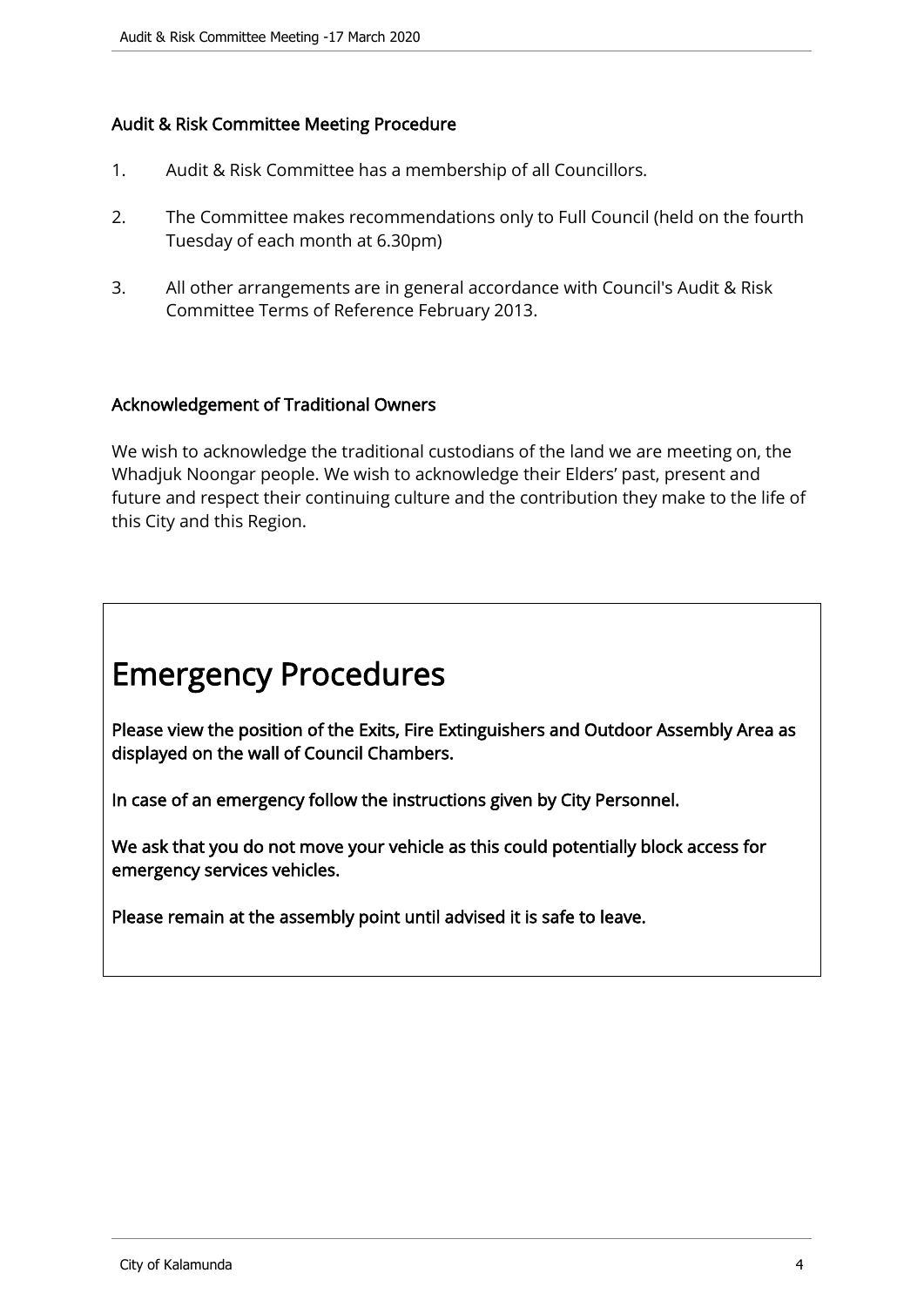# **INDEX**

| 2. | Attendance, Apologies and Leave of Absence Previously Approved 6        |    |  |
|----|-------------------------------------------------------------------------|----|--|
| З. |                                                                         |    |  |
| 4. |                                                                         |    |  |
| 5. |                                                                         |    |  |
| 6. |                                                                         |    |  |
| 7. |                                                                         |    |  |
| 8. |                                                                         |    |  |
| 9. |                                                                         |    |  |
|    |                                                                         |    |  |
|    |                                                                         |    |  |
|    |                                                                         |    |  |
|    |                                                                         |    |  |
|    |                                                                         |    |  |
|    |                                                                         |    |  |
|    |                                                                         |    |  |
|    | 13. Urgent Business Approved by the Presiding Member or by Decision  19 |    |  |
|    |                                                                         |    |  |
|    |                                                                         |    |  |
|    |                                                                         |    |  |
|    |                                                                         | 19 |  |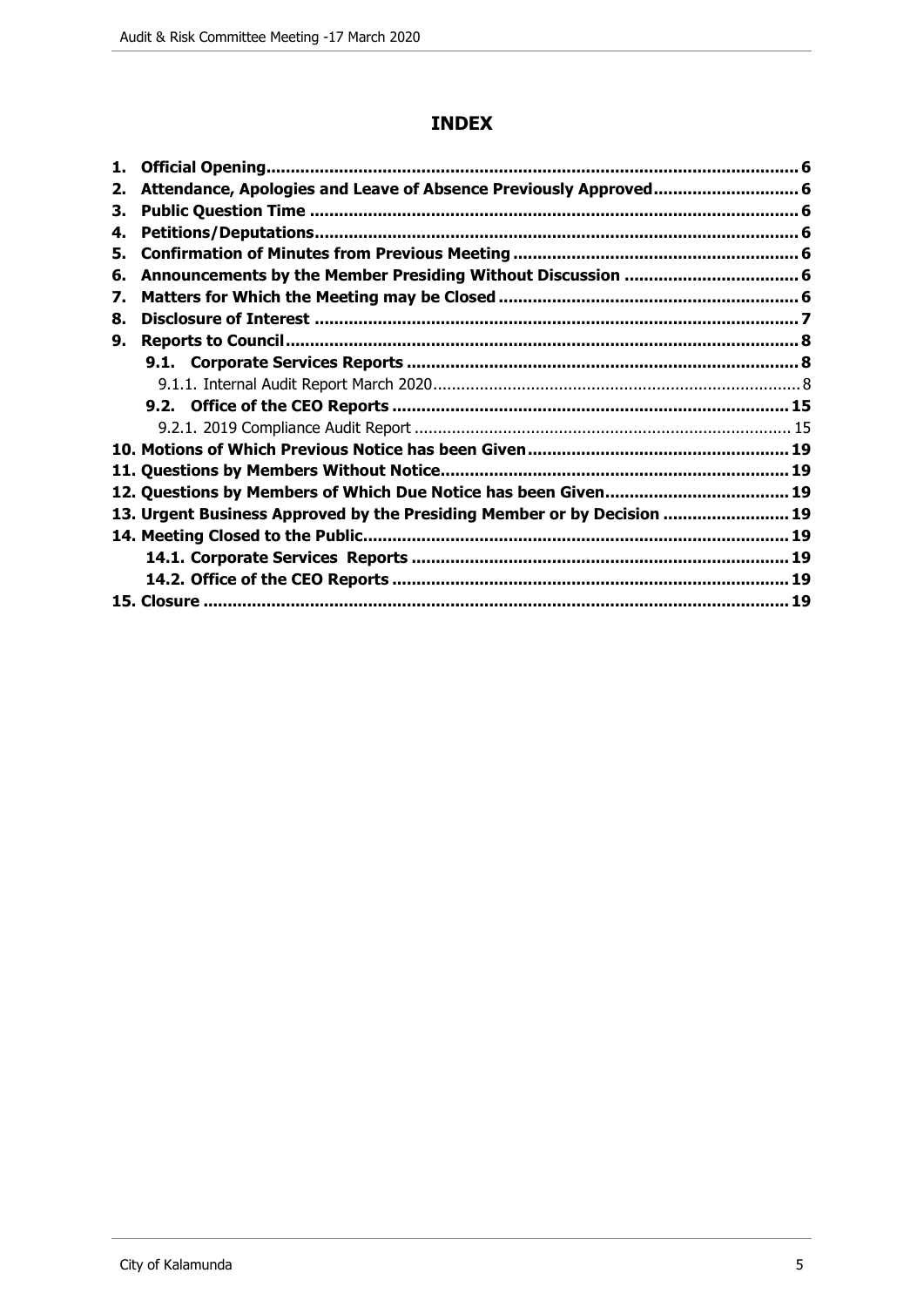- <span id="page-5-0"></span>**1. Official Opening**
- **2. Attendance, Apologies and Leave of Absence Previously Approved**
- **3. Public Question Time**
- **3.1. Questions Taken on Notice at Previous Meeting**

#### **3.2. Public Question Time**

A period of not less than 15 minutes is provided to allow questions from the gallery on matters relating to the functions of Council. For the purposes of Minuting, these questions and answers will be summarised.

#### **4. Petitions/Deputations**

#### **5. Confirmation of Minutes from Previous Meeting**

That the Minutes of the Audit & Risk Committee Meeting held on the 10 December 2019, as published and circulated, are confirmed as a true and accurate record of the proceedings.

Moved:

Seconded:

Vote:

#### **Statement by the Presiding Member**

"On the basis of the above Motion, I now sign the Minutes as a true and accurate record for the meeting of 10 December 2019"

#### **6. Announcements by the Member Presiding Without Discussion**

#### **7. Matters for Which the Meeting may be Closed**

7.1 Item 9.1.1 – Internal Audit Report March 2020 – CONFIDENTIAL ATTACHMENTS 1. Customer Service Review, 2. Emergency Management Audit Report, 3. Occupational Health and Safety Audit Report. Reason for Confidentiality: Local Government Act 1995 (WA) Section 5.23 (2) (f) - "a matter that if disclosed, could be reasonably expected to - (i) impair the effectiveness of any lawful method or procedure for preventing, detecting, investigating or dealing with any contravention or possible contravention of the law; (ii) endanger the security of the local government's property; or (iii) prejudice the maintenance or enforcement of a lawful measure for protecting public safety".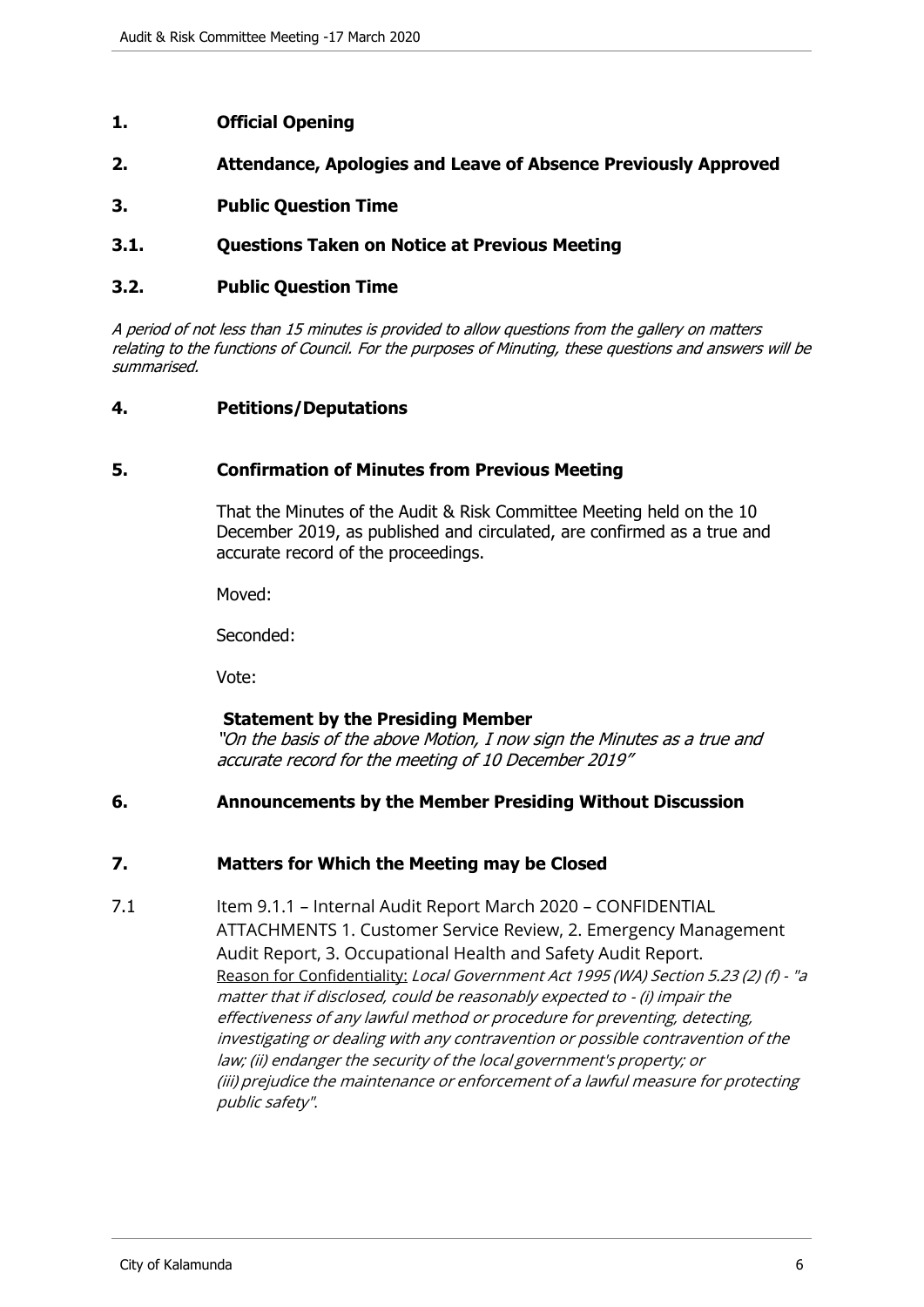#### <span id="page-6-0"></span>**8. Disclosure of Interest**

#### **8.1. Disclosure of Financial and Proximity Interests**

- a. Members must disclose the nature of their interest in matter to be discussed at the meeting. (Section 5.56 of the Local Government Act 1995.)
- b. Employees must disclose the nature of their interest in reports or advice when giving the report or advice to the meeting. (Section 5.70 of the Local Government Act 1995.)

#### **8.2. Disclosure of Interest Affecting Impartiality**

a. Members and staff must disclose their interest in matters to be discussed at the meeting in respect of which the member or employee had given or will give advice.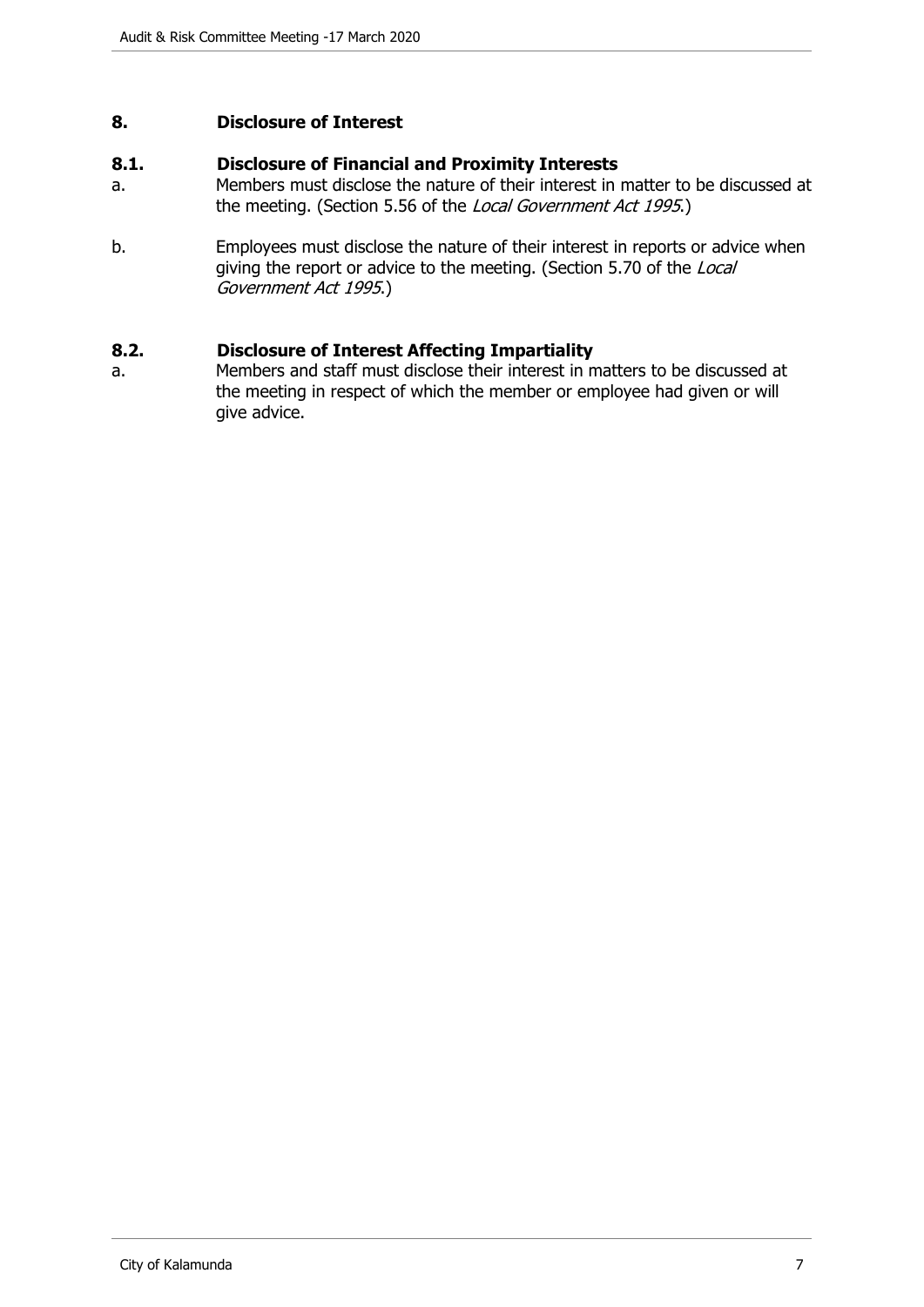# <span id="page-7-0"></span>**9. Reports to Council**

# **9.1. Corporate Services Reports**

# **9.1.1. Internal Audit Report March 2020**

#### Declaration of financial / conflict of interests to be recorded prior to dealing with each item.

| Previous<br>Items                      |                                                                                                                                                                                                                                                                                                                                                                                                                                                                                                                              |  |  |
|----------------------------------------|------------------------------------------------------------------------------------------------------------------------------------------------------------------------------------------------------------------------------------------------------------------------------------------------------------------------------------------------------------------------------------------------------------------------------------------------------------------------------------------------------------------------------|--|--|
| Directorate                            | Corporate Services                                                                                                                                                                                                                                                                                                                                                                                                                                                                                                           |  |  |
| <b>Business Unit</b><br>File Reference | Corporate Services                                                                                                                                                                                                                                                                                                                                                                                                                                                                                                           |  |  |
| Applicant                              | N/A                                                                                                                                                                                                                                                                                                                                                                                                                                                                                                                          |  |  |
| Owner                                  | N/A                                                                                                                                                                                                                                                                                                                                                                                                                                                                                                                          |  |  |
| Attachments                            | Nil                                                                                                                                                                                                                                                                                                                                                                                                                                                                                                                          |  |  |
| Confidential                           | <b>Customer Service Review</b><br>1.                                                                                                                                                                                                                                                                                                                                                                                                                                                                                         |  |  |
| Attachments                            | <b>Emergency Management Audit Report</b><br>2.                                                                                                                                                                                                                                                                                                                                                                                                                                                                               |  |  |
|                                        | Occupational Health and Safety Audit Report<br>3.                                                                                                                                                                                                                                                                                                                                                                                                                                                                            |  |  |
|                                        | Reason for Confidentiality: Local Government Act 1995 (WA)<br>Section 5.23 (2) (f) - "a matter that if disclosed, could be<br>reasonably expected to - (i) impair the effectiveness of any<br>lawful method or procedure for preventing, detecting,<br>investigating or dealing with any contravention or possible<br>contravention of the law; (ii) endanger the security of the<br>local government's property; or (iii) prejudice the<br>maintenance or enforcement of a lawful measure for<br>protecting public safety". |  |  |

#### TYPE OF REPORT

|   | Advocacy    | When Council is advocating on behalf of the community to<br>another level of government/body/agency                                                                                                                                                                                                           |  |
|---|-------------|---------------------------------------------------------------------------------------------------------------------------------------------------------------------------------------------------------------------------------------------------------------------------------------------------------------|--|
|   | Executive   | When Council is undertaking its substantive role of direction<br>setting and oversight (eg accepting tenders, adopting plans<br>and budgets                                                                                                                                                                   |  |
|   | Information | For Council to note                                                                                                                                                                                                                                                                                           |  |
| ⊠ | Legislative | Includes adopting Local Laws, Town Planning Schemes and<br>Policies. When Council determines a matter that directly<br>impacts a person's rights and interests where the principles of<br>natural justice apply. Examples include town planning<br>applications, building licences, other permits or licences |  |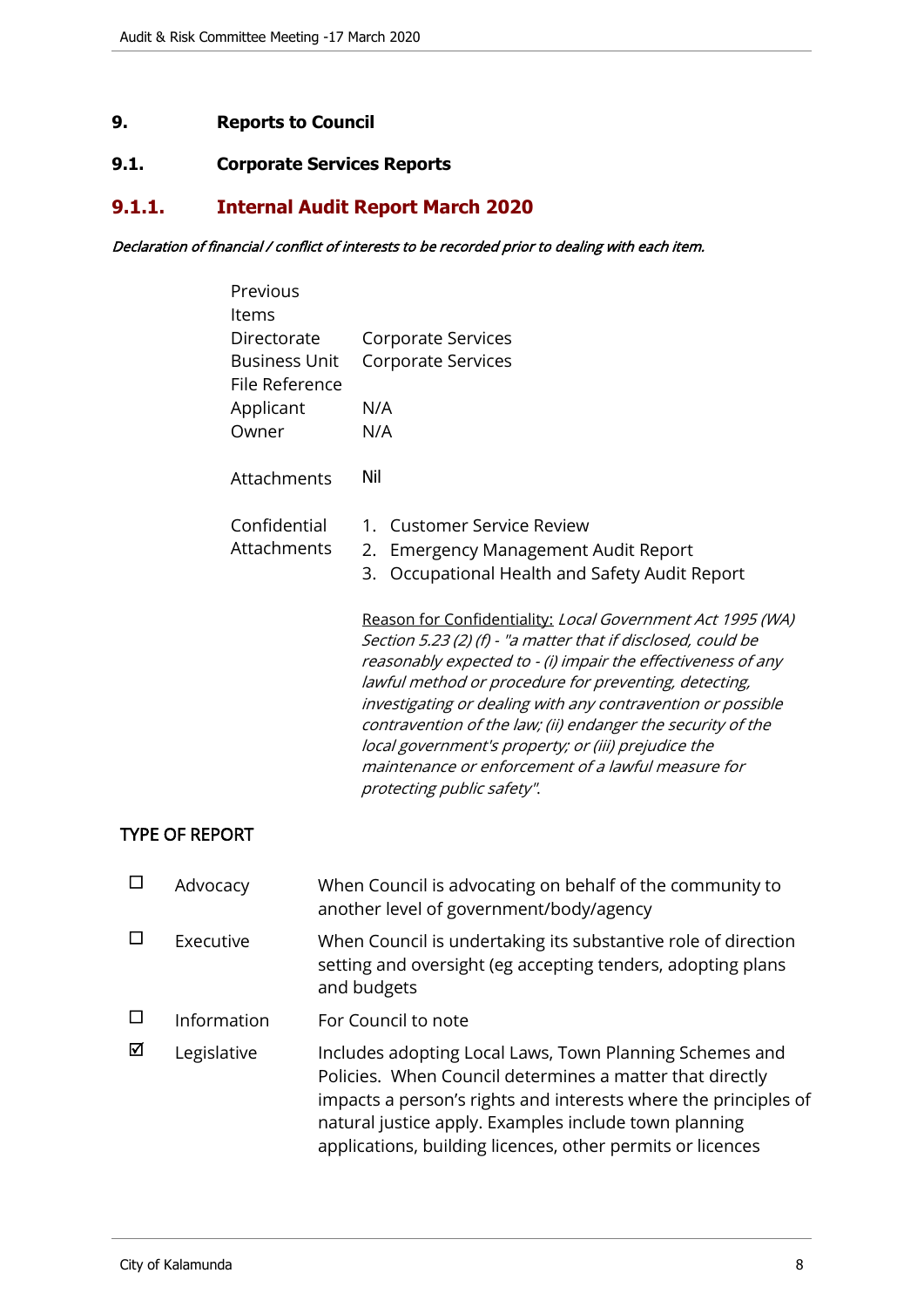issued under other Legislation or matters that could be subject to appeal to the State Administrative Tribunal

#### STRATEGIC PLANNING ALIGNMENT

Kalamunda Advancing Strategic Community Plan to 2027

#### Priority 4: Kalamunda Leads

Objective 4.1 - To provide leadership through transparent governance. **Strategy 4.1.1** - Provide good governance.

#### EXECUTIVE SUMMARY

- 1. The purpose of this report is to provide Council with details of Internal Audit Reviews conducted during the past quarter.
- 2. The Internal Audit was completed in accordance with the provisions of the Local Government Act 1995, associated regulations, Australian Accounting Standards. The Internal Audit has identified a number of improvement opportunities which the City of Kalamunda (the City) is committed to implementing.
- 3. It is recommended that Council receive:
	- a) The details of Internal Audit Reviews conducted during the last quarter.

#### BACKGROUND

- 4. The Internal Audit program is delivered in line with the City's three year Strategic Internal Audit Plan (the Plan) which contains a mix of compliance, financial and performance / operational audits. The internal audit service is provided by Crowe Pty Ltd who also undertake:
	- a. setting of the strategic internal audit plan;
	- b. attendance and presentation of internal audit reports to the Audit & Risk Committee; and
	- c. client liaison and engagement.
- 5. Internal Audit is a core element of the City's risk management and governance framework. The relationship between Internal Audit and the City can be summarised using the "Three Lines of Defence model illustrated below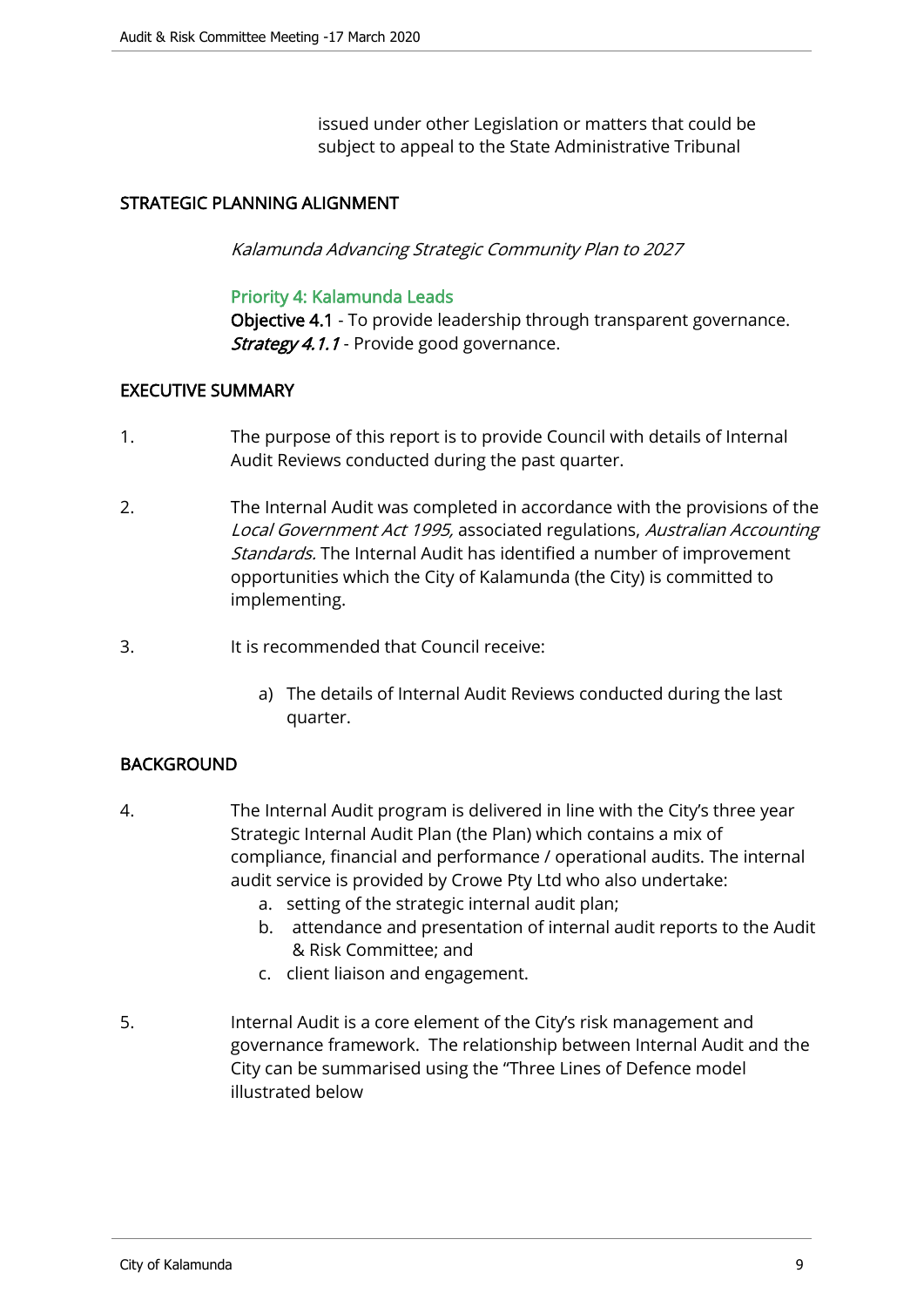

6. Broadly, Internal Audit reviews are focused on:

- a. Compliance Audits: which concentrate primarily on the entity's (or their suppliers') compliance with legislation, regulations, directions, policies, plans and procedures.
- b. Financial Audits: which are concerned with practices and activities relating to the accounting and reporting of financial transactions including budget commitments, approvals and the receipt and disbursement of funds, as well as the reliability and integrity of financial information and the safeguarding of the assets.
- c. Performance (Operational) Audits: which is an audit of all or a part of an entity's activities to assess economy, efficiency and effectiveness and focuses on:

i.the adequacy of an internal control structure or specific internal controls to ensure due regard for economy and effectiveness;

- ii.the extent to which resources have been managed economically and efficiently; and
- iii.the extent to which activities have been effective in achieving organisational objectives.
- 7. The Internal Audit Reviews undertaken during the past quarter have been focused on:
	- a) Customer Service Review
	- b) Emergency Management Audit Report
	- c) Occupational Health and Safety Audit Report
- 8. The completed Internal Audit Reviews during the past quarter did not identify any material control deficiencies.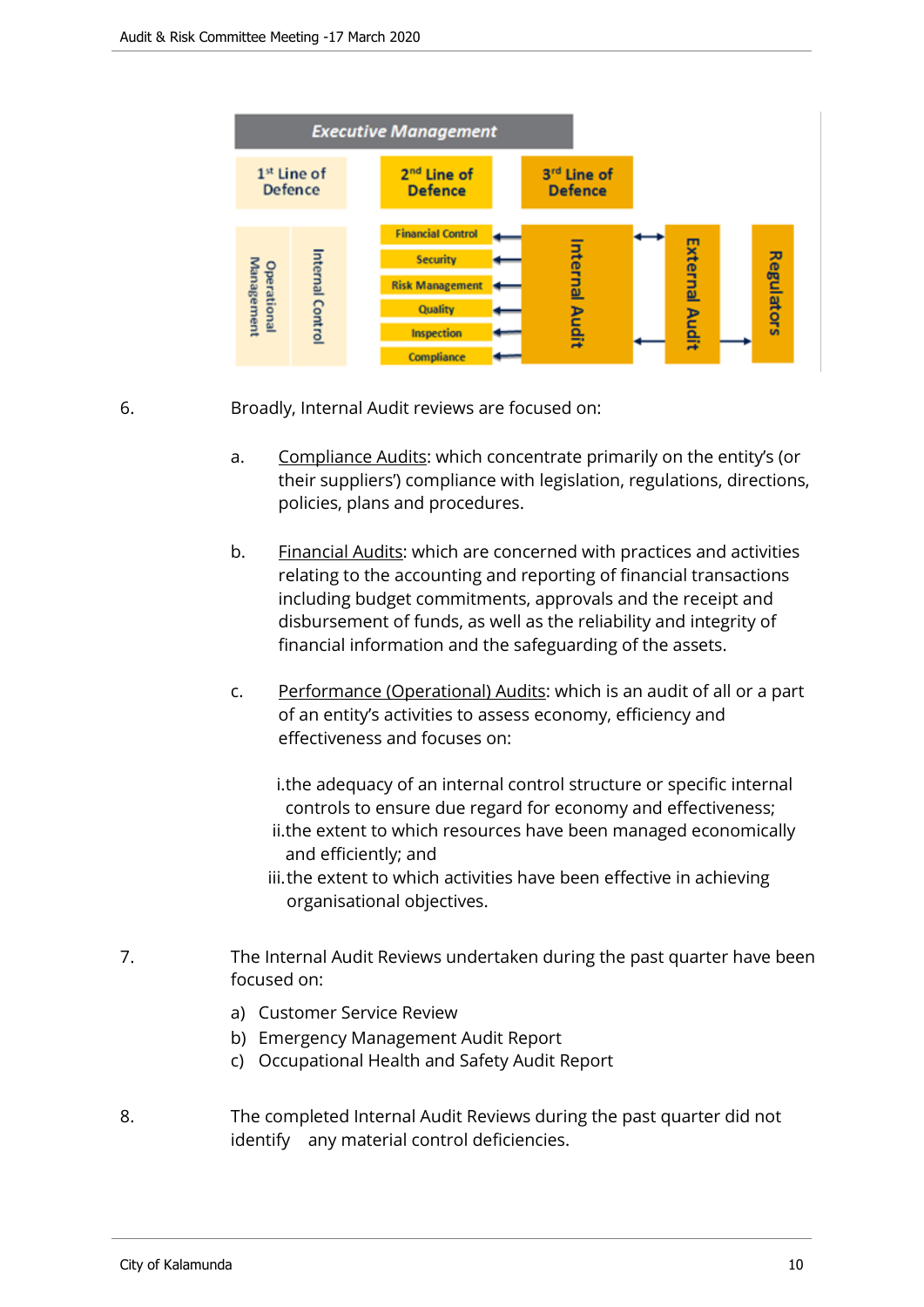# DETAILS AND ANALYSIS

#### 9. Customer Service Review

The objective was to review the adequacy and effectiveness of customer service in relation to the following:

- a) Operation and management of the customer service 'desks', processes and 'culture' within the City;
- b) The processes for handling phone enquiries and customer request, including complaints;
- c) Monitoring and tracking of responses, outstanding queries and complaints;
- d) The handling of after-hours queries;
- e) Response times to queries including general responding time to residents' enquiries;
- f) Tracking of outstanding queries/complaints;
- g) Relevant staff training; and
- h) For the City's website, the review considers:
	- i) The process for maintaining version control and content/currency of publicly available information; and
	- ii) Management, handling and monitoring of online requests and queries.
- i) Review protocols around release of information, communication, advertisement to the public.

The scope of this internal audit included the following:

- a) Key performance indicators for customer service.
- b) Management information and reporting is in place for key areas.
- c) Strategy, internal guidance and the Customer Service Charter and Standards.
- d) Processes for escalating service requests.
- e) Complaints and interaction with other areas.
- 10. The results of the Customer Service Review are detailed in Confidential Attachment 1.

# 11. Emergency Management

The objective was to assess the adequacy of the policies, procedures and practices implemented by the City in relation to EM.

- a) The scope included the following:
- b) Local Emergency Management Arrangements ("LEMA"); and
- c) Emergency Evacuation and Wardens.
- 12. The results of the Emergency Management Audit are detailed in Confidential Attachment 2.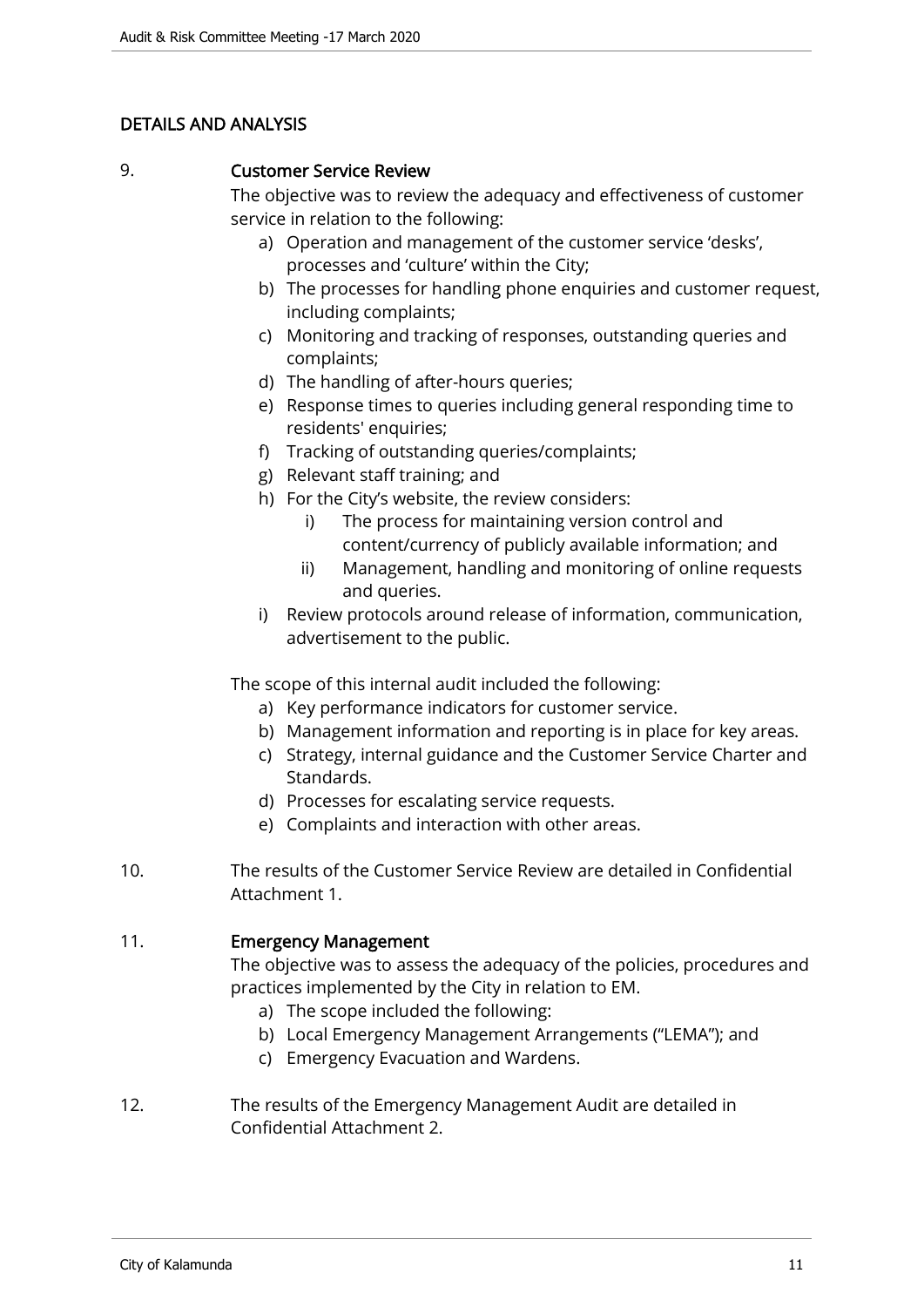### 13. Occupational Health and Safety

The objective was to assess the City's compliance with measures implemented in connection to Occupational Safety and Health requirements and safe working practices.

The scope of the review included the following:

- a) Safety Management Plan and related policies, procedures, templates, tools and guidelines;
- b) Appointment of Safety Coordinator and Safety Advisors;
- c) Occupational Safety and Health induction training;
- d) Annual work plan;
- e) Review tool box meeting;
- f) Review Occupational Safety and Health certification;
- g) Occupational Safety Health and Safety legislation and compliance;
- h) Occupational Safety and Health reporting;
- i) Occupational Safety and Health audits;
- j) Occupational Safety and Health management systems;
- k) Pre-employment medicals;
- l) Drug and alcohol testing;
- m) Inspections and ergonomic assessments;
- n) Safety Committee meetings;
- o) Fitness for work; and
- p) Safety Metrics.
- 14. The results of the Occupational Health and Safety Audit are detailed in Confidential Attachment 3.
- 15. Local Government Act 1995 Local Government (Financial Management) Regulations 1996 Local Government (Functions and General) Regulations 1996

#### APPLICABLE LAW

16. Nil.

#### APPLICABLE POLICY

17. Nil.

#### STAKEHOLDER ENGAGEMENT

18. Internal Audit findings were discussed with relevant business unit managers and have been reviewed by the City's Executive Management Team.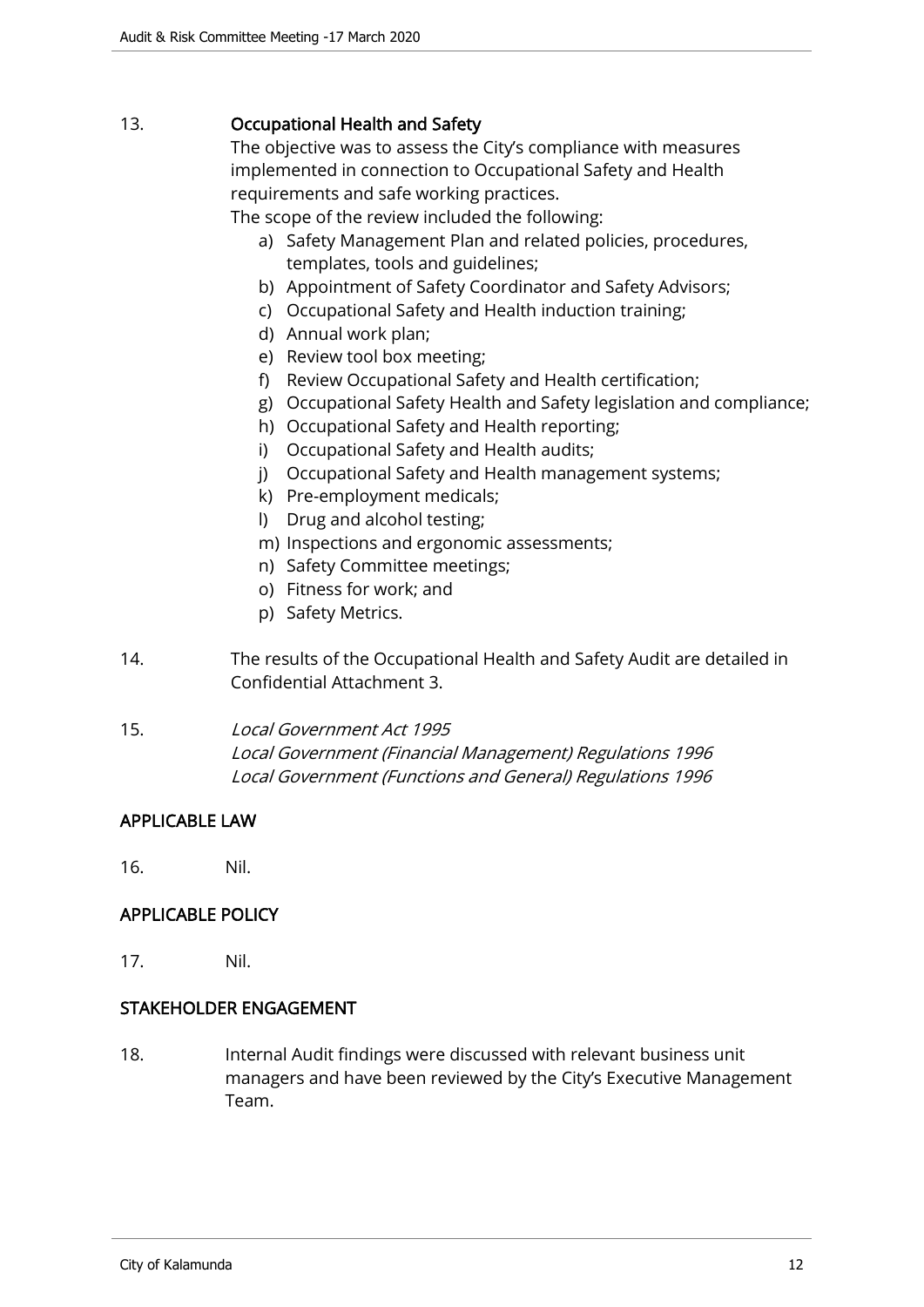# FINANCIAL CONSIDERATIONS

19. The cost of the Internal Audit program is provisioned within the City's annual budget. Further, monitoring and review of internal controls within the Internal Audit program will reduce the risk and likely exposure of potential loss to the City.

#### **SUSTAINABILITY**

#### Social Implications

20. Nil.

#### Economic Implications

21. Nil.

#### Environmental Implications

22. Nil.

#### RISK MANAGEMENT

23. **Risk:** Internal Audit fails to identify material non-compliance or control deficiencies.

| Consequence                                                  | Likelihood | Rating |  |
|--------------------------------------------------------------|------------|--------|--|
| Unlikely                                                     | Moderate   | Low    |  |
| <b>Action/Strategy</b>                                       |            |        |  |
| Internal Audit Plan developed and reviewed annually.         |            |        |  |
| Internal Audit working papers reviewed by External Auditors. |            |        |  |
| Key controls are evaluated for the identified processes.     |            |        |  |

# 24. **Risk:** Audit recommendations are not implemented in a timely fashion.

| Consequence                                                       | Likelihood | Rating |  |
|-------------------------------------------------------------------|------------|--------|--|
| Unlikely                                                          | Moderate   | Low    |  |
| <b>Action/Strategy</b>                                            |            |        |  |
| Internal Audit Plan developed and reviewed annually.              |            |        |  |
| Monitoring and review of implementation of audit recommendations. |            |        |  |
|                                                                   |            |        |  |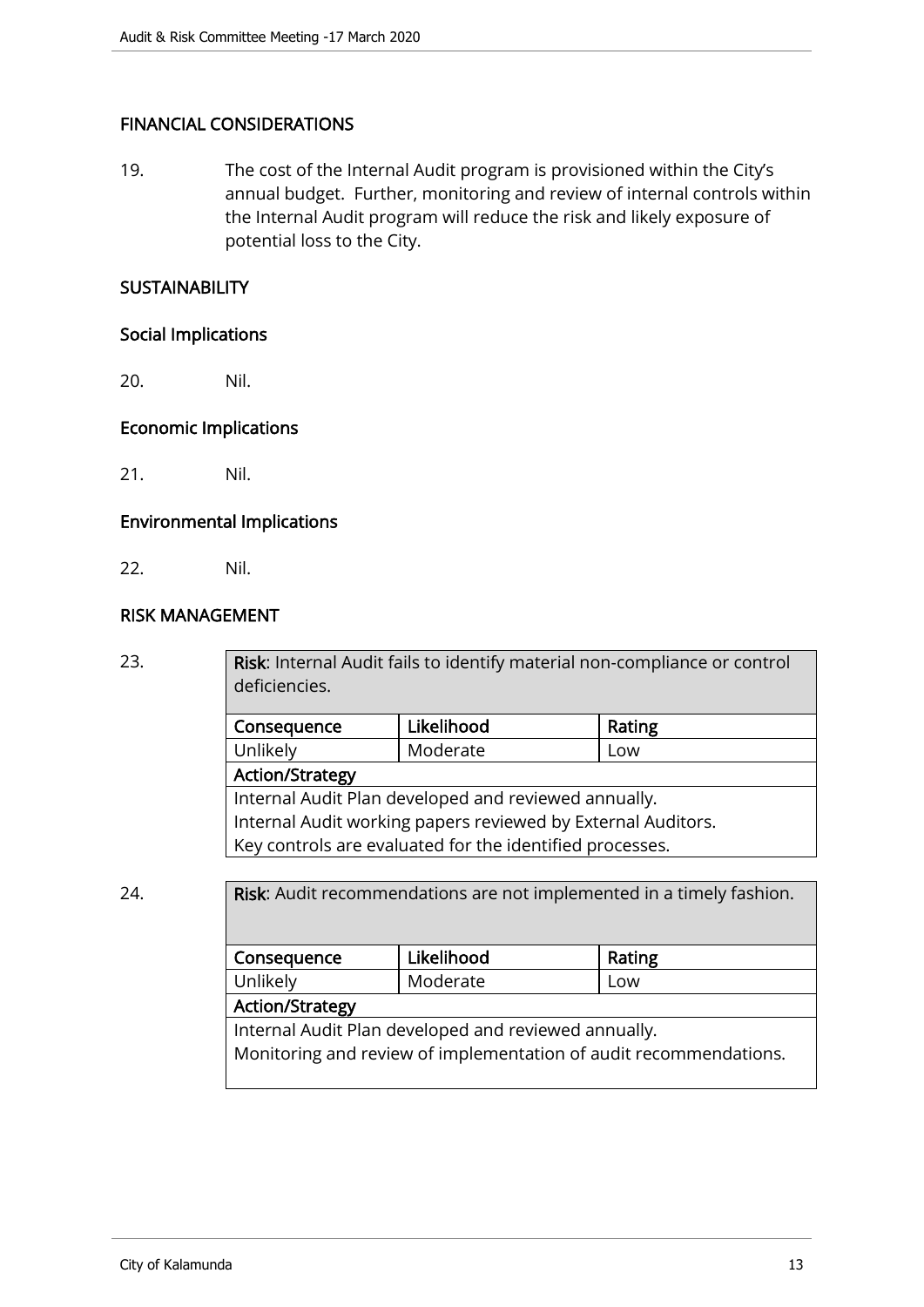# **CONCLUSION**

25. The Internal Audit was completed in accordance with the provisions of the Local Government Act 1995, associated regulations, and the Australian Accounting Standards.

> The City monitors the status of Internal Audit recommendations arising from each Internal Audit Review.

# Voting Requirements: **Simple Majority**

#### RECOMMENDATION

That Council:

1. RECEIVE the details of the Internal Audit Reviews conducted during the past quarter.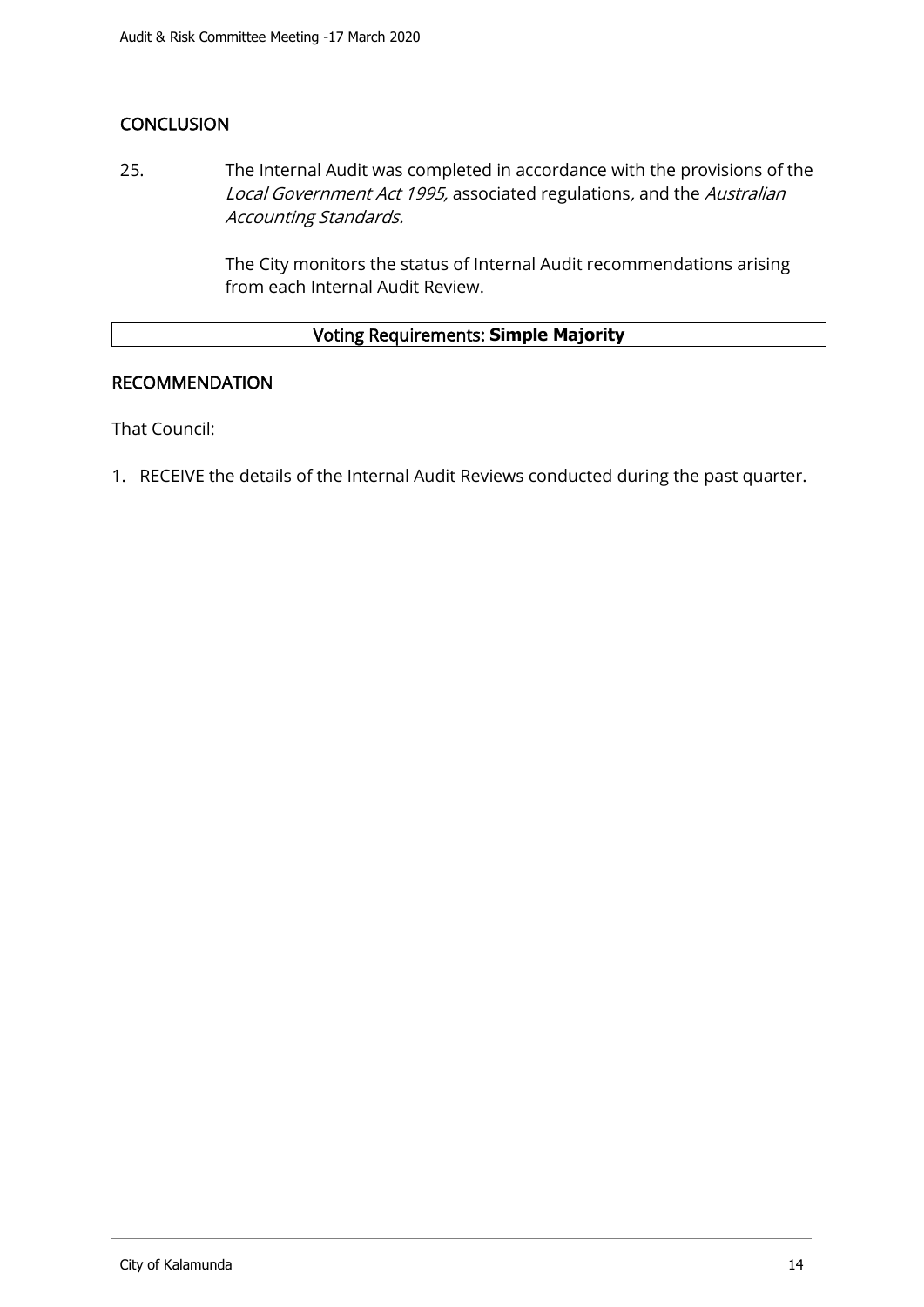# <span id="page-14-0"></span>**9.2. Office of the CEO Reports**

# **9.2.1. 2019 Compliance Audit Report**

#### Declaration of financial / conflict of interests to be recorded prior to dealing with each item.

| Previous       | OCM 70/2019                                     |  |
|----------------|-------------------------------------------------|--|
| Items          |                                                 |  |
| Directorate    | Office of the Chief Executive Officer           |  |
|                | Business Unit Governance and Legal              |  |
| File Reference | FI-AUD-004                                      |  |
| Applicant      | City of Kalamunda                               |  |
| Owner          | City of Kalamunda                               |  |
| Attachments    | 2019 CAR for Council [9.2.1.1 - 13 pages]<br>1. |  |

#### **TYPE OF REPORT**

| Advocacy    | When Council is advocating on behalf of the community to<br>another level of government/body/agency                                                                                                                                                                                                                                                                                                                                |
|-------------|------------------------------------------------------------------------------------------------------------------------------------------------------------------------------------------------------------------------------------------------------------------------------------------------------------------------------------------------------------------------------------------------------------------------------------|
| Executive   | When Council is undertaking is substantive role of direction<br>setting and oversight (eg accepting tenders, adopting plans<br>and budgets                                                                                                                                                                                                                                                                                         |
| Information | For Council to note                                                                                                                                                                                                                                                                                                                                                                                                                |
| Legislative | Includes adopting Local Laws, Town Planning Schemes and<br>Policies. When Council determines a matter that directly<br>impacts a person's rights and interests where the principles of<br>natural justice apply. Examples include town planning<br>applications, building licences, other permits or licences<br>issued under other Legislation or matters that could be<br>subject to appeal to the State Administrative Tribunal |

#### STRATEGIC PLANNING ALIGNMENT

Kalamunda Advancing Strategic Community Plan to 2027

#### Priority 4: Kalamunda Leads

Objective 4.1 - To provide leadership through transparent governance. Strategy 4.1.1 - Provide good governance.

# EXECUTIVE SUMMARY

1. To consider and adopt the 2019 Compliance Audit Return (CAR) (Attachment 1).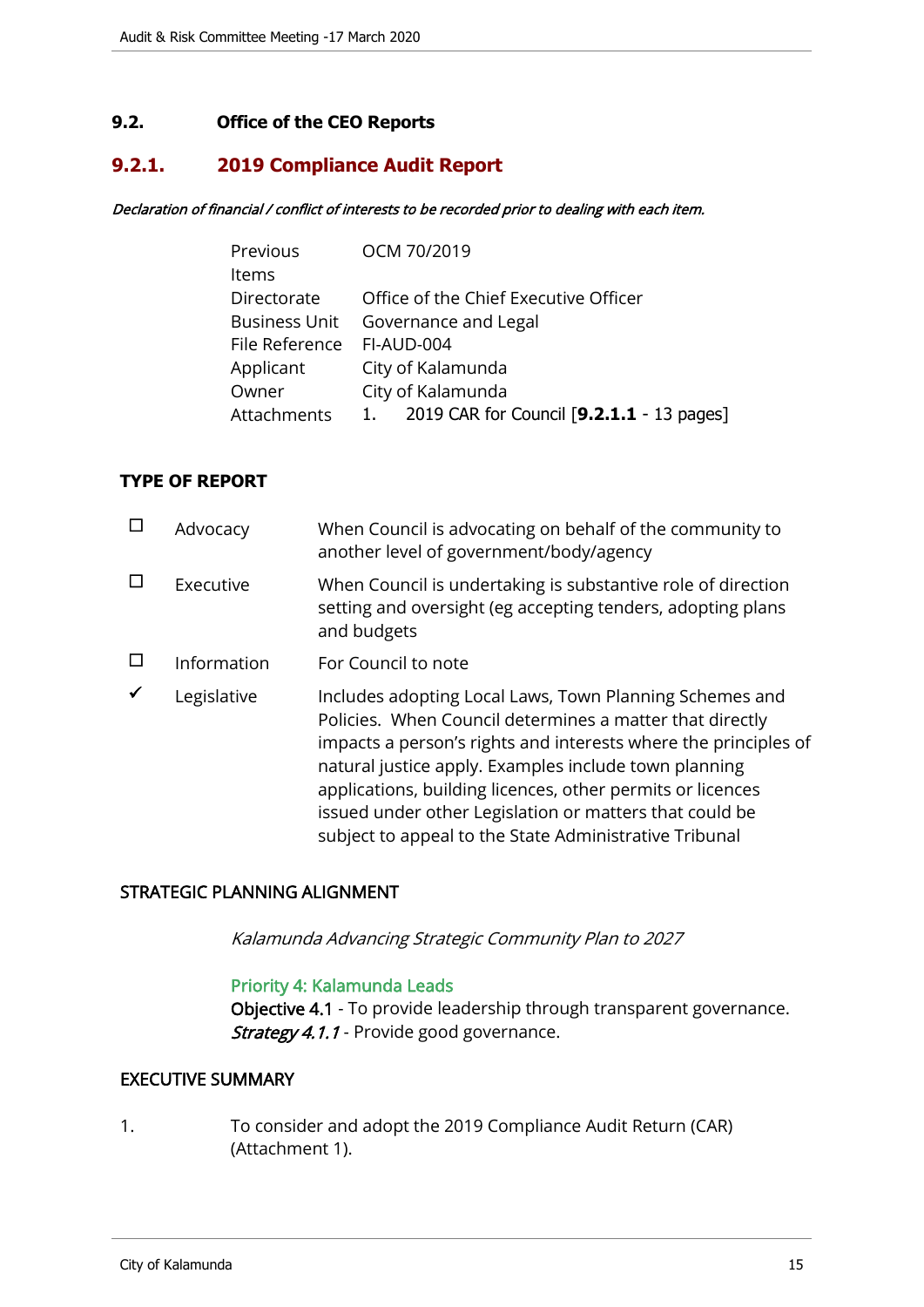- 2. The CAR focuses on areas considered by the Department of Local Government Sport and Cultural Industries (DLGSCI) as key compliance requirements of the Local Government Act 1995 (the Act).
- 3. It is recommended Council adopt the 2019 CAR.

# **BACKGROUND**

- 4. The CAR in its current format has been an annual requirement for every local government in Western Australia to complete in accordance with section 7.13 (1) (i) of the Act. It is required to be submitted by 31 March each year.
- 5. The CAR is designed to be a tool for local government, allowing it to identify those areas where legislative requirements have not been met and then implement processes to ensure that such instances of noncompliance do not continue.

# DETAILS AND ANALYSIS

- 6. The Terms of Reference of the Audit and Risk Committee require the Committee to review and make recommendations to Council on the completed CAR.
- 7. The 2019 CAR covered 11 specific topics and 104 questions compared to previous years when nine topics and 78 questions were included in the return.
- 8. One item of non-compliance was identified with respect to the items examined in the 2019 CAR.
- 9. The issue of non-compliance involved the late submission of the Annual Financial Interest Returns by two staff. The matter was reported to the DLGSCI.

#### APPLICABLE LAW

10. Local Government Act 1995

# APPLICABLE POLICY

11. No applicable policy.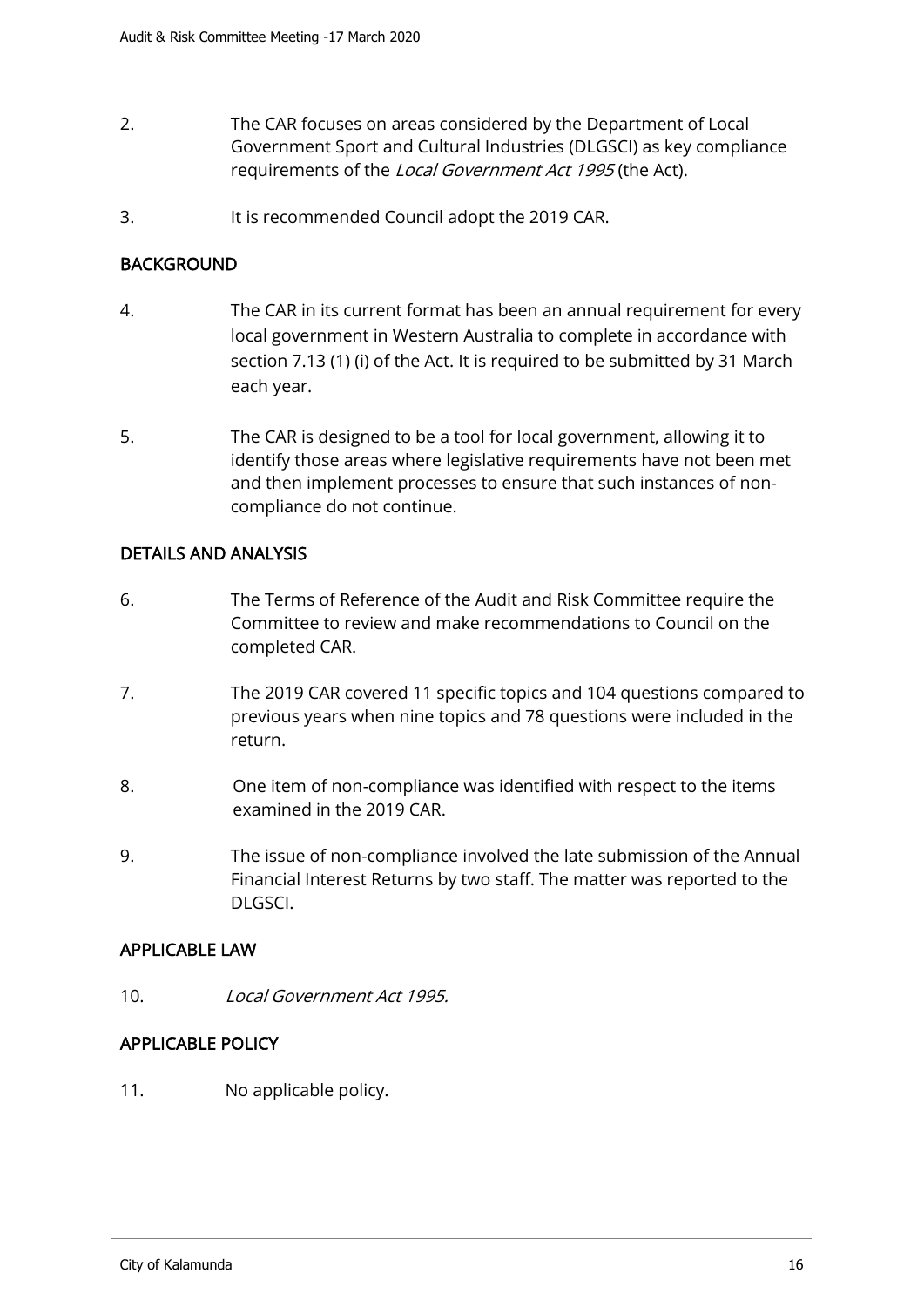### STAKEHOLDER ENGAGEMENT

12. Relevant Business Units provided input into the completion of the CAR, however no community consultation is required.

# FINANCIAL CONSIDERATIONS

13. There are no financial implications arising from the CAR.

#### **SUSTAINABILITY**

#### Social Implications

14. Nil.

# Economic Implications

15. Nil.

#### Environmental Implications

16. Nil.

#### RISK MANAGEMENT

| 17. | <b>Risk:</b> Failures within Administration result in detection of non-<br>compliance          |            |        |
|-----|------------------------------------------------------------------------------------------------|------------|--------|
|     | Consequence                                                                                    | Likelihood | Rating |
|     | Moderate                                                                                       | Possible   | Medium |
|     | <b>Action/Strategy</b>                                                                         |            |        |
|     | Ensure improvements are introduced to eliminate non-compliance.                                |            |        |
|     |                                                                                                |            |        |
|     | <b>Risk:</b> That the Compliance Audit Return is not adopted as required by<br>the legislation |            |        |
|     | Consequence                                                                                    | Likelihood | Rating |
|     | Moderate                                                                                       | Possible   | Medium |
|     |                                                                                                |            |        |

#### Action/Strategy

Sufficient information is provided that satisfies Council the Compliance Audit Return has been completed as required and should be adopted.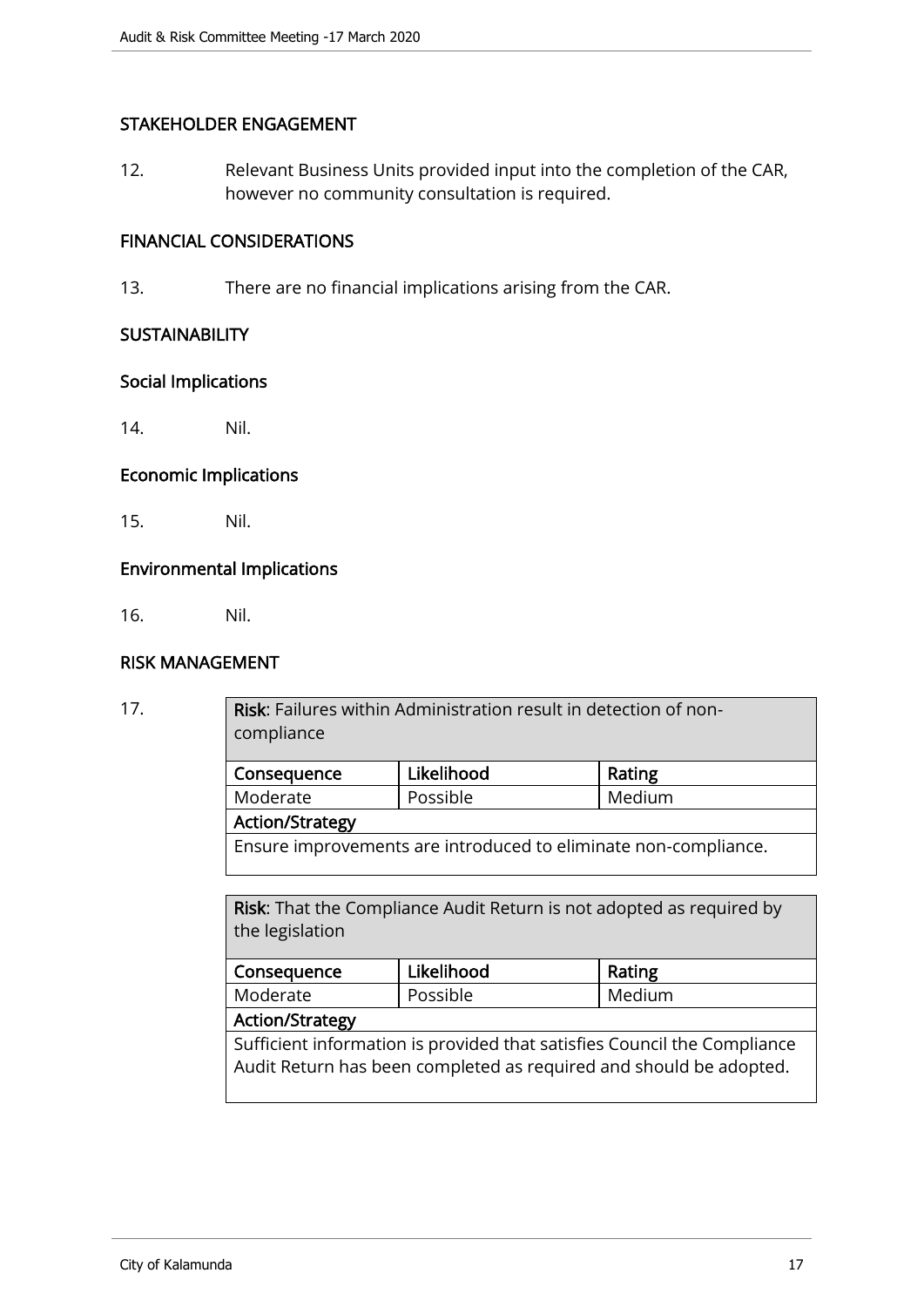# **CONCLUSION**

- 18. Whilst the document presented to Council indicates that all responses have been provided by one particular officer, this relates to the online input process for the CAR. Answers to various sections of the CAR have been provided by relevant Business Units.
- 19. Whilst there was one instance of non-compliance identified, the City continues to maintain its high standards of compliance with respect to those areas examined by the CAR.

#### Voting Requirements: Simple Majority

#### RECOMMENDATION

That Council ADOPTS the Compliance Audit return for the year ending 31 December 2019 (Attachment 1).